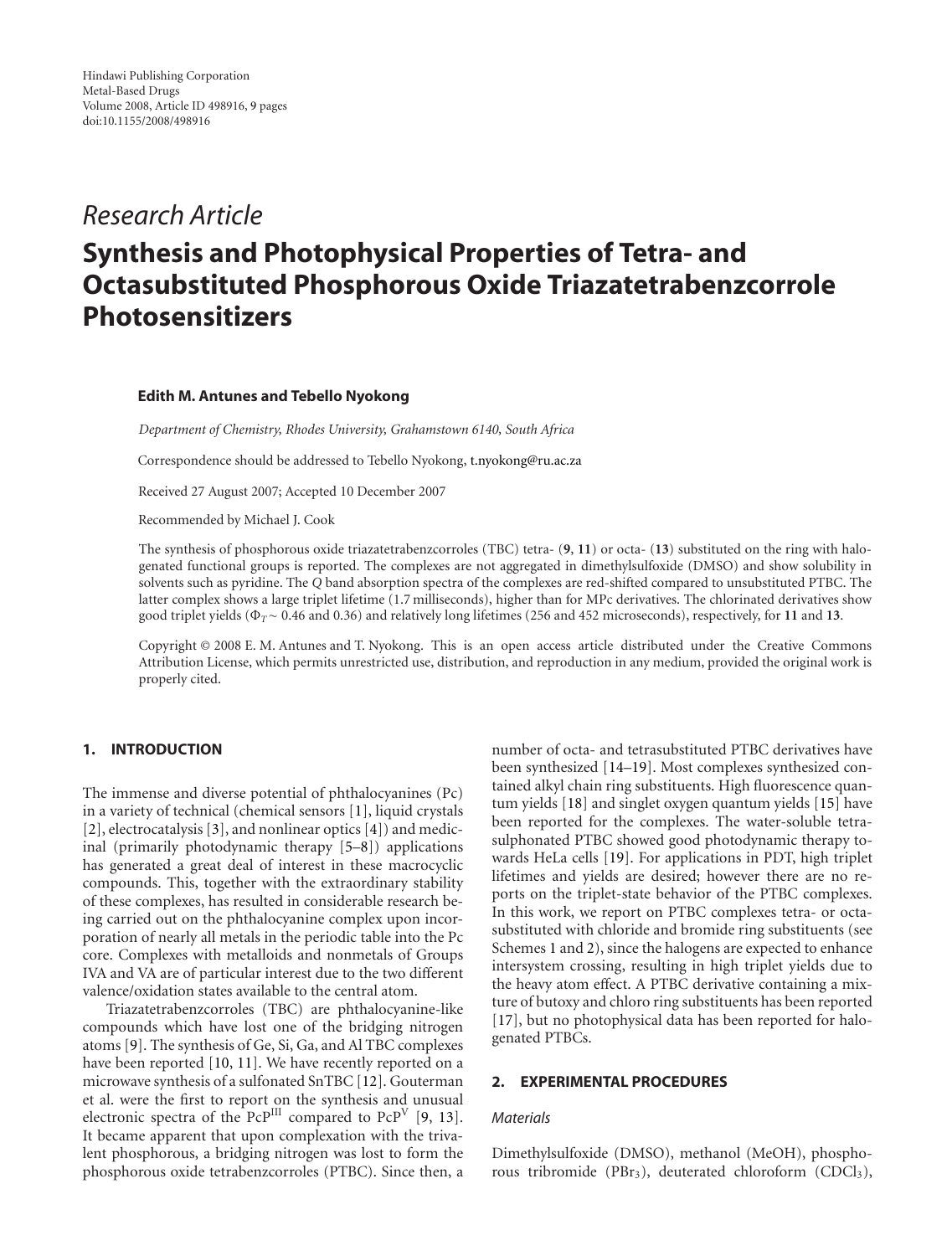

<span id="page-1-0"></span>Scheme 1: Synthetic procedure for the tetrasubstituted PTBC complexes.

deuterated dimethylsulfoxide (DMSO-*d*6), deuterated pyridine (Pyr-*d*5), 4,5 dichlorophthalonitrile, 1,8-diazabicyclo undec-7-ene (DBU), 4-nitrophthalonitrile, copper (I) bromide, copper (I) chloride, hydrobromic acid, hydrochloric acid, palladium on carbon (Pd/C), and dicyanobenzene were purchased from Sigma-Aldrich (Miss, USA) and used as received. Pyridine and 1-pentanol were obtained from Sigma-Aldrich and dried prior to use. Column chromatography was performed on silica gel 60 (0*.*04–0*.*063 mm).

#### *Equipment*

Ground-state electronic absorption spectra were recorded on a Varian Cary 500 UV-Vis-NIR spectrophotometer. <sup>1</sup>H and 13C NMR spectra were obtained using a Bruker AMX 400 MHz and a Bruker Avance II+ 600 MHz NMR spectrometer. Fluorescence emission and excitation spectra were recorded on a Varian Cary Eclipse spectrofluorimeter, while FT-IR spectra (KBr pellets) were recorded on a Perkin-Elmer spectrum 2000 FT-IR spectrometer. MS data was recorded on a Shimadzu KRATOS Maldi MS instrument.

Triplet absorption and decay kinetics were recorded on a laser flash photolysis system, the excitation pulses were produced by an Nd: YAG laser (Quanta-Ray, 1.5 J/90 ns) pumping a dye laser (Lambda Physic FL 3002, Pyridin 1 in methanol). The analyzing beam source was from a Thermo Oriel xenon arc lamp, and a photomultiplier tube was used as detector. Signals were recorded with a two-channel digital real-time oscilloscope (Tektronix TDS 360) where the kinetic curves were averaged over 256 laser pulses. Triplet lifetimes were determined by exponential fitting of the kinetic curves using OriginPro 7.5 software. Solutions for triplet yield and lifetime determinations were degassed with argon before use.

## *2.1. Syntheses and characterization*

4,5-Dichlorophthalonitrile and dicyanobenzene were commercially obtained. Unsubstituted PTBC (**7**) was synthesized from unmetallated phthalocyanine (6) and PBr<sub>3</sub> in a 16.4% yield, and characterized as reported in the literature [\[9,](#page-7-7) [13,](#page-7-11) [19\]](#page-8-0). 4-Aminophthalonitrile (**2**) and 4-bromophthalonitrile (**4**) were synthesised following literature procedures [\[20](#page-8-1), [21\]](#page-8-2) with some minor modifications. 4-Chlorophthalonitrile (**5**) was synthesised by modifying the procedure used for compound **4**.

## *2.1.1. Preparation of 4-aminophthalonitrile (2)*

4-Nitrophthalonitrile (**1**) (1.00 g, 5.78 mmol) was placed in a round bottom flask and 100 mL of ethanol added to obtain a suspension. The catalyst Pd/C (55 mg) was added to the flask,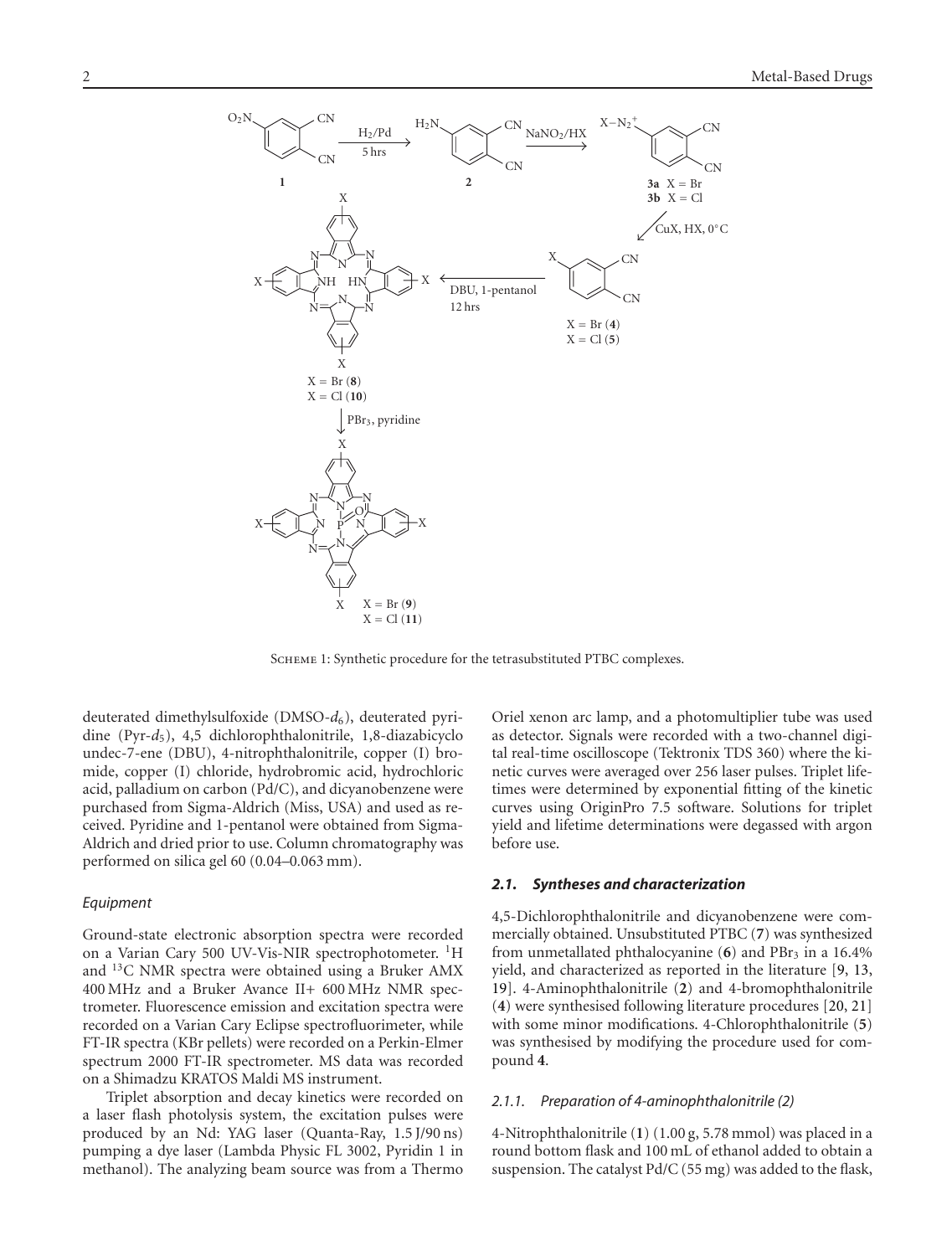

Scheme 2: Synthesis of the octachlorosubstituted PTBC (**13**).

the apparatus evacuated and then filled with hydrogen and the mixture vigorously stirred at room temperature until the absorption of hydrogen had completely stopped. The reaction mixture was subsequently filtered over celite and the solution evaporated in vacuo. Yield: 98%. 1H NMR (400 MHz, DMSO-*d*6) *δ* ppm 7.39 (dd, *J =* 8.66, 1.34 Hz, 1H), 6.93 (d, *J =* 2.19 Hz, 1H), 6.81 (dd, *J =* 8.67, 2.18 Hz, 1H), 6.36 (br s, 2H).

#### *2.1.2. Preparation of 4-bromophthalonitrile (4)*

Compound **2** (500 mg, 3.5 mmol) was taken up in a mixture of water (4 mL) and hydrobromic acid (4 mL, 48%) and the solution cooled to 0◦C using an ice-salt bath. A solution of sodium nitrite (276 mg, 4 mmol) in water (2 mL) was then added dropwise to the acid mixture to form the diazonium salt **3a** as an intermediate. Copper (I) bromide (1.00 g, 6.97 mmol) was dissolved in HBr (4 mL, 48%) and cooled to 0◦C. The cold diazonium salt solution was then added dropwise to the CuBr reagent and the solution stirred for 1 hr at 0◦C. After an hour, the solution was left to stand at room temperature overnight. The aqueous solution was then extracted with ethyl acetate  $(3 \times 15 \text{ mL})$ , the combined organic extracts washed with brine, dried over magnesium sulphate and concentrated to give 248 mg of **4**. Yield: 34%. 1H NMR (400 MHz, CDCl3) *δ* ppm 7.96 (d, *J =* 1.78 Hz, 1H), 7.89 (dd, *J =* 8.37, 1.89 Hz, 1H), 7.68 (d, *J =* 8.37 Hz, 1H). <sup>13</sup>C NMR (75 MHz, CDCl<sub>3</sub>) δ ppm 136.6 (d), 136.3 (d), 134.4 (d), 128.1 (s), 117.3 (s), 114.7 (s), 114.5 (s), 114.0 (s).

## *2.1.3. Preparation of 4-chlorophthalonitrile (5)*

A similar procedure to the one above was used to prepare compound **5**. Compound **2** (500 mg, 3.5 mmol) was dissolved in a water (4 mL)/hydrochloric acid (5 mL, 32%) mixture, and the sodium nitrite (276 mg, 4 mmol) in water (2 mL) reagent was added to the amine hydrochloride solution to form the diazonium salt (**3b**). Copper (I) chloride (1.00 g, 10.1 mmol) was dissolved in HCl (5 mL) and cooled to 0◦C. The diazonium salt was then added to the CuCl reagent and treated in the same manner as reported above. Compound **5** was thus produced in a 58% yield. 1H NMR (400 MHz, CDCl3) *δ* ppm 7.80 (d, *J =* 1.88 Hz, 1H), 7.75 (s, 1H), 7.73 (d, *J =* 1.87 Hz, 1H). 13C NMR (75 MHz, CDCl3) *δ* ppm 140.2 (s), 134.5 (d), 133.7 (d), 133.5 (d), 117.4  $(s)$ , 114.6  $(s)$ , 114.2  $(s)$ , 114.1  $(s)$ .

## *2.1.4. Preparation of tetrabromo phosphorous oxide triazatetrabenzcorrole (9, PTBrTBC)*

Complex **9** was synthesized from the unmetallated derivative (**8**). The first step was the synthesis of **8**, following established methods [\[22](#page-8-3)] as follows: **4** (200 mg, 0.97 mmol) was reacted with DBU (0.36 mL) in 1-pentanol under reflux for 12 hours under a nitrogen atmosphere. The dark green mixture was cooled down to room temperature, then methanol (5 mL) and water (2 mL) were added and the mixture precipitated out and centrifuged. This green solid complex **8**, confirmed to be a phthalocyanine molecule by its UV spectrum, was not purified any further and was employed as is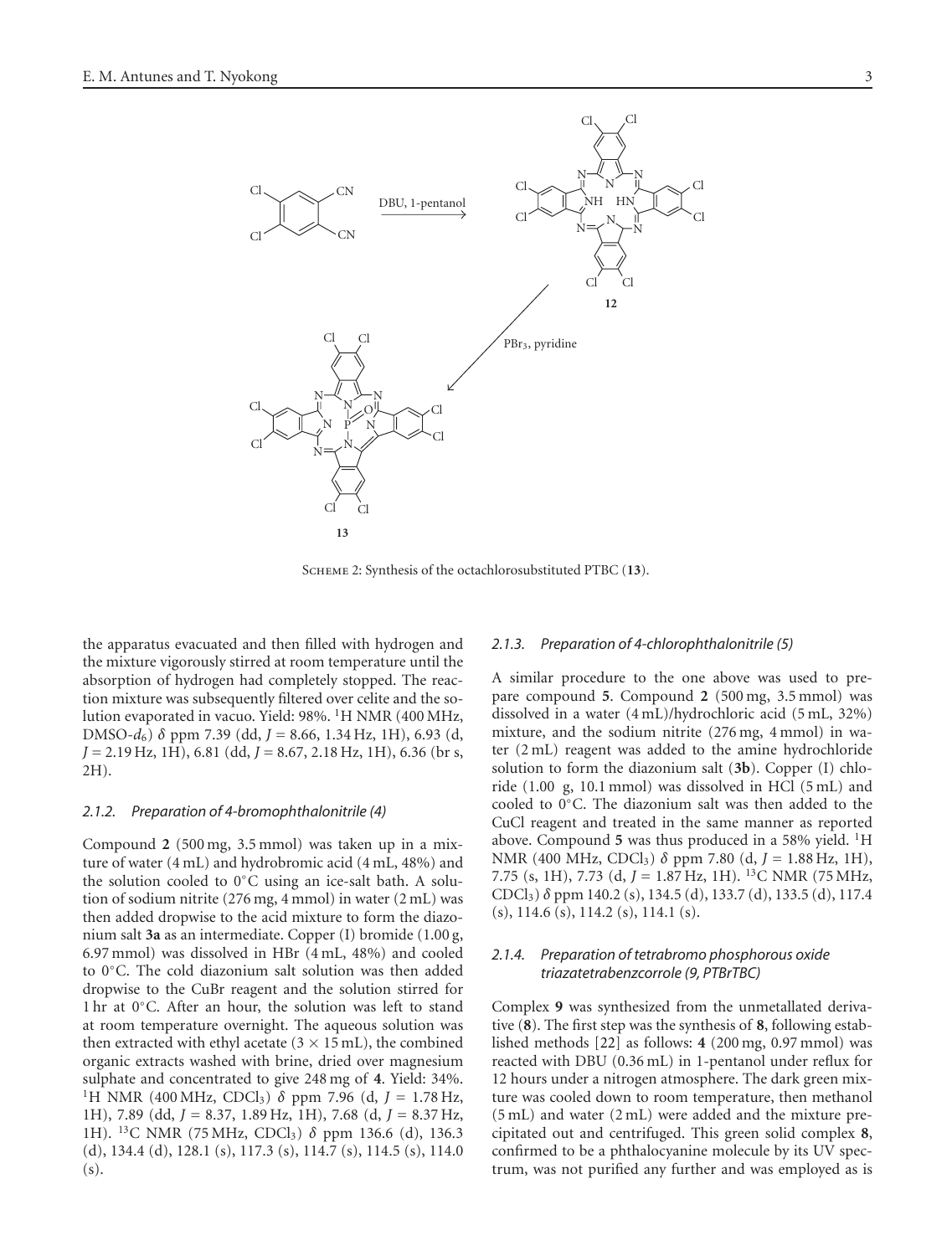for the synthesis of complex **9**. Complex **9** was synthesized by heating (under reflux) a mixture of complex **8** (100 mg,  $(0.12 \text{ mmol})$  and  $PBr<sub>3</sub>(0.34 \text{ mL}, 3.60 \text{ mmol})$  in pyridine at 90 to 100◦C for 2 hours. The reaction was then allowed to cool to room temperature and poured carefully into water and allowed to stand overnight. The green product obtained was then centrifuged and washed with copious amounts of water. Upon drying, the precipitate was chromatographed on a silica gel column using pyridine as the eluant. The complex was collected as a dark green band, while the unmetallated Pc remained at the top of the column. Yield: 13.5%. UV/Vis (DMSO), *λ*max*/*nm (log *ε*)]: 662 (4.86), 630 (4.56), 602 (4.29), 578 (3.79), 448 (5.19), 439 (4.94), 418 (4.70). [(KBr) *v*max*/*cm<sup>−</sup>1]: 3063, 1717, 1608, 1506, 1451, 1396, 1326, 1298 (P=O), 1271, 1151, 1109, 1077, 1043, 967, 956, 832, 813, 758, 723, 691, 578. 1H NMR (600 MHz, Pyr-*d*5) *δ* ppm 10.15–9.92 (m, 4H), 9.83–9.57 (m, 4H), 8.59–8.41 (m, 4H). 31P NMR (162 MHz, Pyr-*d*5) *δ* ppm –198.6. MALDI *m/z*: Calc. 860.8, found 861.1  ${Br_4(TBC)P(O)}$ .

## *2.1.5. Preparation of tetrachloro phosphorous oxide triazatetrabenzcorrole (11, PTClTBC)*

Complex **11** was synthesized as explained above for **9**, except that complex **5** (200 mg, 1.23 mmol) was reacted with DBU (0.24 mL) in 1-pentanol instead of compound **4** to obtain the 4-chloro  $H_2$ Pc analogue (complex 10). The presence of the metal-free Pc was again confirmed by its UV spectrum. Complex **10** was then employed for the synthesis of complex 11 (100 mg,  $0.15$  mmol) by reacting it with  $PBr<sub>3</sub>(0.42$  mL, 4.50 mmol) in hot pyridine. Yield: 27.7%. UV/Vis (DMSO), *λ*max*/*nm (log *ε*)]: 661 (4.56), 630 (4.26), 603 (3.99), 447 (4.82), 438 (4.59), 417 (4.39). [(KBr) *v*max*/*cm<sup>−</sup>1]: 2922, 1717, 1609, 1505, 1456, 1399, 1328, 1297 (P=O), 1143, 1068, 973, 910, 814, 769, 724, 690, 580. 1H NMR (600 MHz, *Pyr-d*<sub>5</sub>) *δ* ppm 9.97–9.66 (m, 8H), 8.45–8.26 (m, 4H). <sup>31</sup>P NMR (162 MHz, Pyr-*d*5) *δ* ppm –198.5. MALDI *m/z*: Calc. 682.9, found 682.0  ${Cl_4(TBC)P(O)}$ .

## *2.1.6. Preparation of octachloro phosphorous oxide triazatetrabenzcorrole (13, POClPBC)*

The first step was the synthesis of metal-free complex **12**, using the same procedure as outlined above for the synthesis of **8**, except that 4,5-dichlorophthalonitrile (300 mg 1.53 mmol) was reacted with DBU (0.12 mL) instead of complex **4**. Confirmation of the formation of the  $H_2Pc$  (12) was provided by the UV spectrum. Complex **13** was then synthesized as described for complexes **9** and **11** using **12** (100 mg, 0.128 mmol) and PBr3 (0.36 mL, 3.84 mmol). A paucity of proton signals was expected and observed in the <sup>1</sup>H NMR spectrum of this octasubstituted complex. Yield: 8.6%. UV/Vis (DMSO), *λ*max*/*nm (log *ε*)]: 667 (3.47), 635 (3.19), 606 (2.94), 452 (3.83), 442 (3.61), 422 (3.46), 411 (3.42). [(KBr) *v*max*/*cm<sup>−</sup>1]: 2927, 1726, 1586, 1521, 1349, 1298 (P=O), 1248, 1197, 1138, 948, 908, 837, 743, 602. 1H NMR (600 MHz, Pyr-*d*5) *δ* ppm 8.07 (m, 8H). 31P NMR (162 MHz, Pyr-*d*5) *δ* ppm −197.4. MALDI *m/z*: not observed.

## *2.2. Photophysical and photochemical parameters*

### *2.2.1. Fluorescence quantum yields and lifetimes*

The comparative method was used to determine the fluorescence quantum yields  $(\Phi_F)$  according to the following equation [\[23\]](#page-8-4), utilizing unsubstituted ZnPc in DMSO as the standard  $(\Phi_F = 0.18)$  [\[24\]](#page-8-5):

$$
\Phi_F = \Phi_{F(\text{Std})} \frac{F \cdot A_{\text{Std}} \cdot \eta^2}{F_{\text{Std}} \cdot A \cdot \eta_{\text{Std}}^2},\tag{1}
$$

where  $F$  and  $F_{\text{Std}}$  are the areas under the fluorescence curve of the sample and the standard, respectively. Similarly, *A* and *A*Std are the absorbance of the compound and the standard at the excitation wavelength,  $\eta$  and  $\eta_{\text{Std}}$  are the refractive indices of solvents used for the sample and the standard, respectively.

Natural or radiative lifetimes  $(\tau_N)$  were estimated using PhotochemCAD program which uses the Strickler-Berg equation [\[25\]](#page-8-6). The fluorescence lifetimes ( $\tau_F$ ) were evaluated using the following equation:

$$
\Phi_F = \frac{\tau_F}{\tau_N}.\tag{2}
$$

The rate constants for intersystem crossing from the excited singlet state to the triplet state ( $k_{ISC(S-T)}$ ) were estimated using the following equation [\[26\]](#page-8-7):

$$
k_{\text{ISC}(S-T)} = (1/\tau_f) - (1/\tau_{f^0}), \tag{3}
$$

where  $\tau_f$  and  $\tau_f^0$  are the excited singlet-state lifetimes for the halogenated derivatives and unsubstituted PTBC, respectively. Similarly, the rate constants for intersystem crossing from the triplet state to the ground state ( $k_{\text{ISC(T-S)}}$ ) were estimated using the following equation:

$$
k_{\text{ISC}(T-S)} = (1/\tau_T) - (1/\tau_{T^0}), \tag{4}
$$

where  $\tau_T$  and  $\tau_{T^0}$  are the excited triplet-state lifetime for the halogenated derivatives and unsubstituted PTBC, respectively.

#### *2.2.2. Triplet quantum yields and lifetimes*

Solutions of the PTBC complexes were bubbled with argon in a 1 cm pathlength spectrophotometric cell, irradiated at the *Q* band of the respective PTBC complexes, with the triplet quantum yields  $(\Phi_T)$  determined by the triplet absorption method. The comparative method [\[27](#page-8-8)] was applied as in the following equation, using ZnPc in DMSO as the standard:

$$
\Phi_T = \Phi_T^{\text{std}} \cdot \frac{\Delta A_T \cdot \varepsilon_T^{\text{Std}}}{\Delta A_T^{\text{Std}} \cdot \varepsilon_T}.
$$
\n(5)

Changes in the triplet-state absorbances of the PTBC derivative and the standard are represented by ΔA*<sup>T</sup>* and ΔA<sup>Std</sup>, respectively; while  $\varepsilon_T$  and  $\varepsilon_T^{\text{std}}$  are the triplet-state molar extinction coefficients for the PTBC derivative and the standard, respectively; while  $\Phi_T^{\text{std}}$  is the triplet quantum yield for the standard ( $\Phi_T = 0.65$  for ZnPc in DMSO) [\[28\]](#page-8-9). Triplet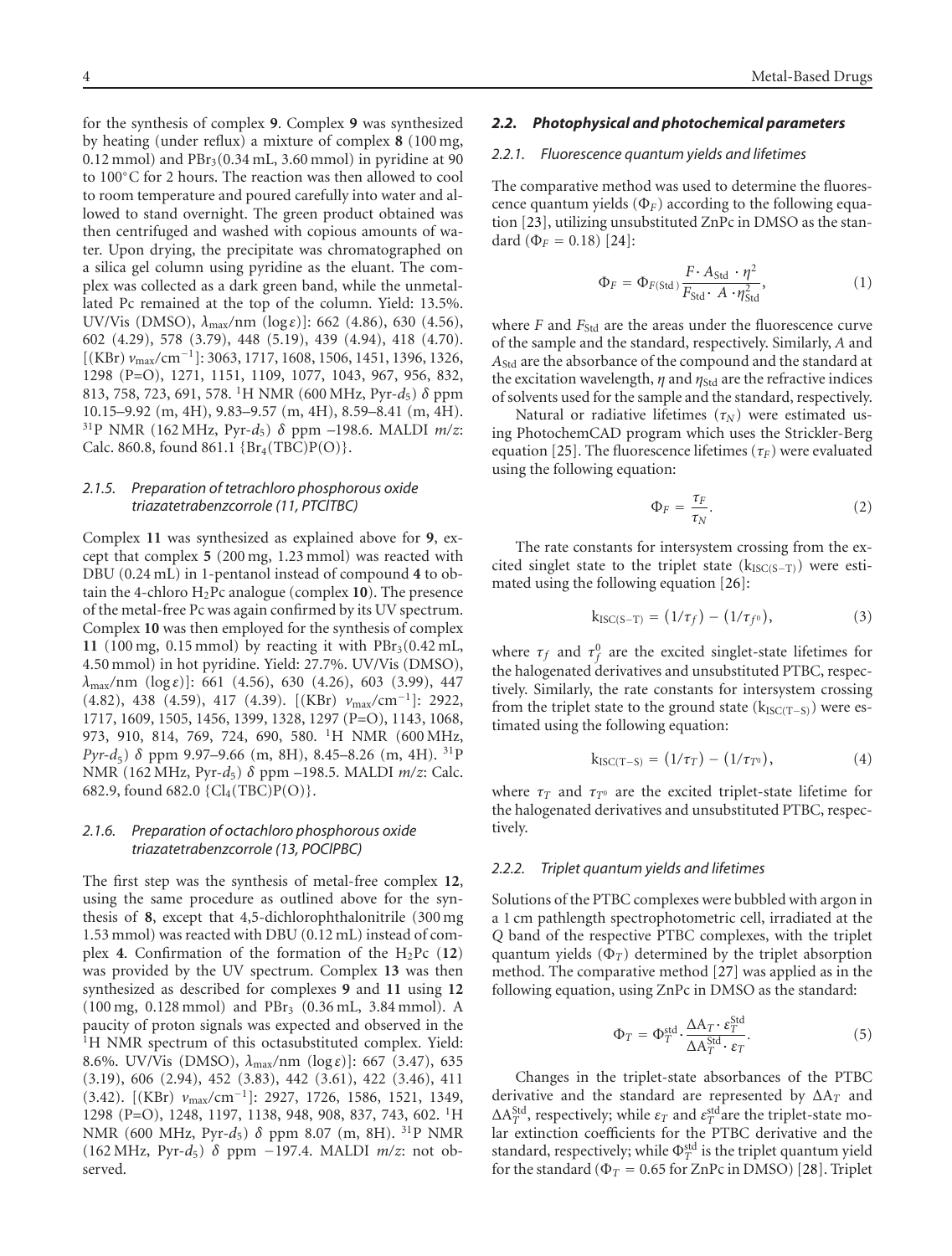lifetimes  $(\tau_T)$  were determined by exponential fitting of the kinetic curves using OriginPro 7.5 software.

Quantum yields of internal conversion  $(\Phi_{\text{IC}})$  were obtained from the following equation, which assumes that only three processes (fluorescence, intersystem crossing, and internal conversion) jointly deactivate the excited singlet state of PTBC derivatives:

$$
\Phi_{\rm IC} = 1 - (\Phi_F + \Phi_T). \tag{6}
$$

#### **3. RESULTS AND DISCUSSION**

#### *3.1. Synthesis and characterization*

Substituted phthalocyanines are generally prepared by cyclotetramerization of substituted phthalonitriles. 2(3), 9(10), 16(17), 23(24)-Tetrasubstituted phthalocyanines can be synthesized from 4-substituted phthalonitriles [\[22](#page-8-3)], while octasubstituted phthalocyanines can be synthesized from 4,5 dichlorophthalonitrile [\[29](#page-8-10)]. In the case of tetrasubstituted derivatives, a mixture of four possible structural isomers are obtained, which can be designated by their molecular symmetry as *C*4*h*, *C*2*υ*, *Cs*, and *D*2*h*. In this study, synthesized tetrasubstituted phthalocyanine compounds are obtained as isomer mixtures as expected. No attempt was made to separate the isomers of **9** and **11.**

A variety of halogenated phosphorous oxide triazatetrabenzcorroles (complexes **9**, **11,** and **13**) were prepared by treatment of unmetallated phthalocyanines with PBr<sub>3</sub> in pyridine according to literature procedures [\[19\]](#page-8-0). The products thus obtained were then subjected to silica gel column chromatography using pyridine as an eluant.

Generally, phthalocyanine complexes are insoluble in most organic solvents; however introduction of substituents to the ring increases the solubility. The halogenated complexes (particularly **9** and **11**) exhibited excellent solubility in organic solvents such as pyridine and DMSO. For comparative purposes, the unsubstituted PTBC was synthesized and found to be soluble in DMSO, but only sparingly in pyridine.

The new compounds were characterized by UV-vis, IR, mass, and NMR spectroscopies (including 31P NMR) and the analyses were consistent with the predicted structures as shown in [Section 2.](#page-0-0) However, mass spectral data proved to be difficult to obtain for complex **13**. The P=O vibrations were observed at ~1295 cm<sup>-1</sup>(in accordance with [\[14\]](#page-7-12)) in the IR spectra, confirming the presence of *O* coordinated to the phosphorous atom. This was corroborated by the 31P NMR shifts obtained, that is, ∼−198 ppm, which is typical of a P=O bond [\[14](#page-7-12)]. 1H NMR investigations of **9** and **11** gave the characteristic chemical shifts, with three proton signals integrating for a total of 12 for each complex. For complex **13**, a multiplet due to the nonperipheral protons, was observed in the <sup>1</sup>H NMR spectrum.

TBC complexes have distinct UV-Vis spectra with a sharp peak at ∼450 nm [\[16](#page-7-16)[–19\]](#page-8-0), which can be employed in their characterization. The formation of the TBC complexes occurs when the MPc molecules no longer retains a Pc moiety as they no longer have the fourth azomethine nitrogen (see Schemes [1](#page-1-0) and [2\)](#page-1-0). It is believed [\[11](#page-7-9)] that in the presence of excess metal halide, the bridge nitrogen of the Pc is



<span id="page-4-0"></span>Figure 1: Spectrum of metal-free Pc (**10**) and transformation upon formation of PTClTBC (**11**) in DMSO. Concentration = 3*.*59 ×  $10^{-5}$  mol dm<sup>-3</sup>.

eliminated, forming TBC. In this study, the unmetallated Pc derivatives (**8, 10** and **12**) were formed first, which, upon reaction with PBr3, resulted in the formation of PTBC derivatives. This was judged spectroscopically by the collapse of the sharp *Q* band in the visible region of unmetallated Pcs to three bands (in the *Q* band region), together with the formation of the sharp Soret band at 440 nm (see [Figure 1\)](#page-4-0). The spectra of unmetallated Pcs **6**, **8**, **10,** and **12** in DMSO and pyridine showed a single *Q* band (see [Figure 1\)](#page-4-0) which is uncharacteristic of unmetallated Pcs. Typically, unmetallated Pcs show a split *Q* band due to lack of symmetry. Solvation in polar aprotic solvents (such as DMSO and pyridine) occurs through their unshared electrons. Thus, in DMSO (see [Figure 1\)](#page-4-0) and pyridine, the spectra of **8**, **10**, and **12** did not show the normal splitting of the *Q* band that is typical of free-base phthalocyanines, showing instead a single sharp *Q* band. The same applies to H2Pc in pyridine. The nonsplit *Q* band is a result of the basicity of the solvents. It has been documented that in strongly basic solvents, the inner pyrrole hydrogens are acidic enough to dissociate resulting in a charged system (Pc<sup>−</sup>2) which becomes symmetric and thus possesses an unsplit *Q* band [\[30\]](#page-8-11).

[Figure 2](#page-5-0) compares the spectra of the complexes synthesized in this work, while [Table 1](#page-5-1) lists the *Q* and *B* band maxima. It is clear in [Table 1](#page-5-1) and [Figure 2](#page-5-0) that the presence of bromines and chlorines shifts the spectra to the red region. The red shift of spectra on halogenation has been observed before [\[26\]](#page-8-7) for ZnPc derivatives.

Aggregation in phthalocyanines and related complexes is usually depicted as a coplanar association of rings progressing from monomer to dimer and higher-order complexes. It is dependent upon the concentration of the complex, the nature of the solvent, as well as the nature of the substituents and the complexed metal ions. In this study, the aggregation behavior of the TBC complexes (**7**, **9**, **11**, and **13**) was investigated in DMSO (see [Figure 3\)](#page-5-2). The complexes did not show aggregation at concentrations less than  $8 \times 10^{-5}$  mol dm<sup>-3</sup>. A linear plot of absorbance versus concentration was obtained in this concentration range.

The shapes of the excitation spectra for the TBC complexes were similar to the absorption spectra (see [Figure 4\)](#page-5-3).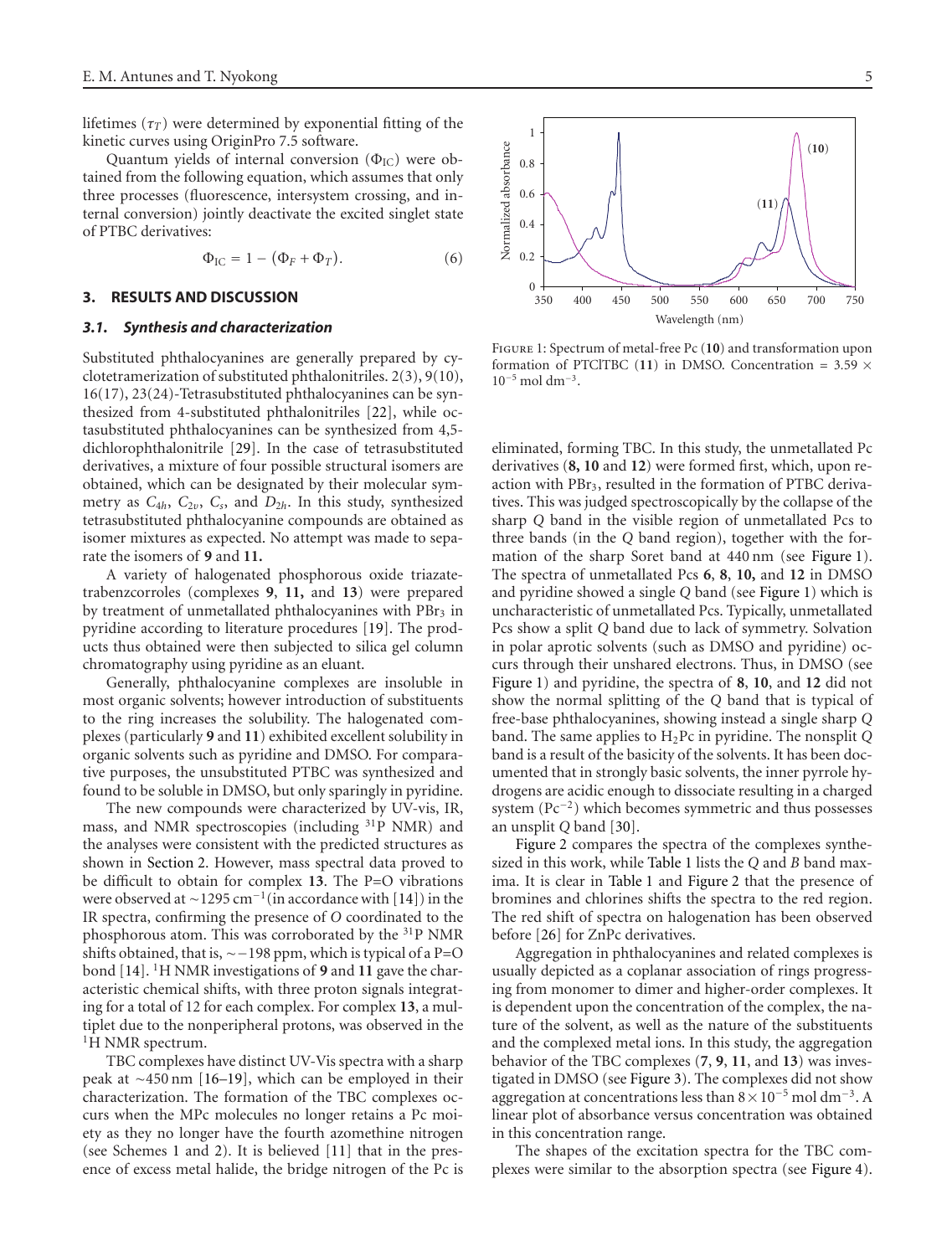<span id="page-5-1"></span>Table 1: UV-Vis and fluorescence spectral data for the PTBC derivatives.

| Compound     | $\lambda_{\text{Oband}}$ (abs) | $\varepsilon$ (mol <sup>-1</sup> · L·cm <sup>-1</sup> ) | $\lambda_{\text{Oband}}$ (abs) | $\lambda$ <sub>O band</sub> (Em) | $\lambda$ Oband (Exc) | Stokes shift (nm) |
|--------------|--------------------------------|---------------------------------------------------------|--------------------------------|----------------------------------|-----------------------|-------------------|
| PTBC(7)      | 655                            | $1.50{\times}10^4$                                      | 442                            | 660                              | 655                   |                   |
| PTBrTBC(9)   | 662                            | $7.28\times10^{4}$                                      | 448                            | 670                              | 661                   | 8                 |
| PTCITBC (11) | 662                            | $4.56\times10^{4}$                                      | 447                            | 668                              | 659                   | 6                 |
| POCITBC (13) | 667                            | $2.93 \times 10^{3}$                                    | 452                            | 675                              | 668                   | 8                 |
| ZnPc         | 672                            | $2.38\times10^{5}$ [29]                                 | 352                            | 681                              | 672                   | Q                 |



<span id="page-5-0"></span>Figure 2: Comparison of the electronic spectra of various PTBC complexes synthesized in DMSO. Concentrations =  $8.06 \times 10^{-5}$  mol dm<sup>−</sup>3(**7**), 1*.*95 × 10<sup>−</sup><sup>5</sup> mol dm<sup>−</sup>3(**9**), 9*.*27 × 10<sup>−</sup><sup>5</sup> mol dm<sup>−</sup>3(**13**).



<span id="page-5-2"></span>Figure 3: Absorption spectra of (**11**) in DMSO at different decreasing concentrations. Concentrations from  $8 \times 10^{-5}$  to  $5 \times 10^{-6}$  M. Inset: plot of absorbance versus concentration.

However, these spectra were not mirror images of the fluorescence spectra for the PTBC derivatives, in that the emission spectra showed only a single band, while the *Q* band of the absorption spectra has a split *Q* band. The observation of a single-emission band in the *Q* band region is typical of unsymmetric phthalocyanine complexes such as unmetallated derivatives [\[31](#page-8-12)[–33\]](#page-8-13). Metal-free Pcs are known to fluoresce with only one main peak in non-aqueous media which has been assigned as the 0–0 transition of the fluorescence [\[31](#page-8-12)].

The emission spectra were slightly red-shifted with Stokes shifts ranging from 5 to 9 nm, suggesting no change in nuclear configurations following excitation. The largest shifts were observed for the POClTBC (**13**) and PTBrTBC (**9**),



<span id="page-5-3"></span>Figure 4: Comparison of the absorbance (a), excitation (b), and emission (c) spectra of complex **9**. Excitation wavelength = 380 nm.

while the smallest shift was observed for the PTBC derivative (**7**).

## *3.2. Photophysical and photochemical studies*

The fluorescence quantum yields (Φ*<sup>F</sup>* ) of the PTBC derivatives are given in [Table 2.](#page-6-0) These values are much lower than reported for MPc complexes, except for the unsubstituted PTBC complex, which gives Φ*<sup>F</sup>* values in the range for MPc complexes [\[34\]](#page-8-14). The low values obtained for the halogenated derivatives are most likely due to the heavy atom effect of the halide functional group, which encourages intersystem crossing to the triplet state. Halogenation of ZnPc [\[26\]](#page-8-7) has been reported to give a remarkable decrease in fluorescence quantum yields and lifetimes, since incorporation of a halogen into the photosensitizer increases the level spin-orbit coupling.

Fluorescence lifetimes ( $\tau_F$ , [Table 3\)](#page-7-17) were calculated using the Strickler-Berg equation. Using this equation, a good correlation has been [\[35\]](#page-8-15) found between experimentally and theoretically determined lifetimes for the unaggregated molecules as found in this work. Thus, we believe that the values obtained using this equation are a good measure of fluorescence lifetimes. Halogenation is expected to decrease fluorescence quantum yields and lifetimes, increase tripletstate formation, and shorten triplet lifetime. Thus, as expected, the  $\tau_F$  values of the halogenated derivatives were lower than for unsubstituted PTBC and lower than generally observed for MPc complexes [\[35\]](#page-8-15). Octasubstitution with chlorines increased the  $\tau_F$  values compared to tetrasubstituted derivatives when comparing complexes **11** and **13**. It is also interesting to note that a decrease in fluorescence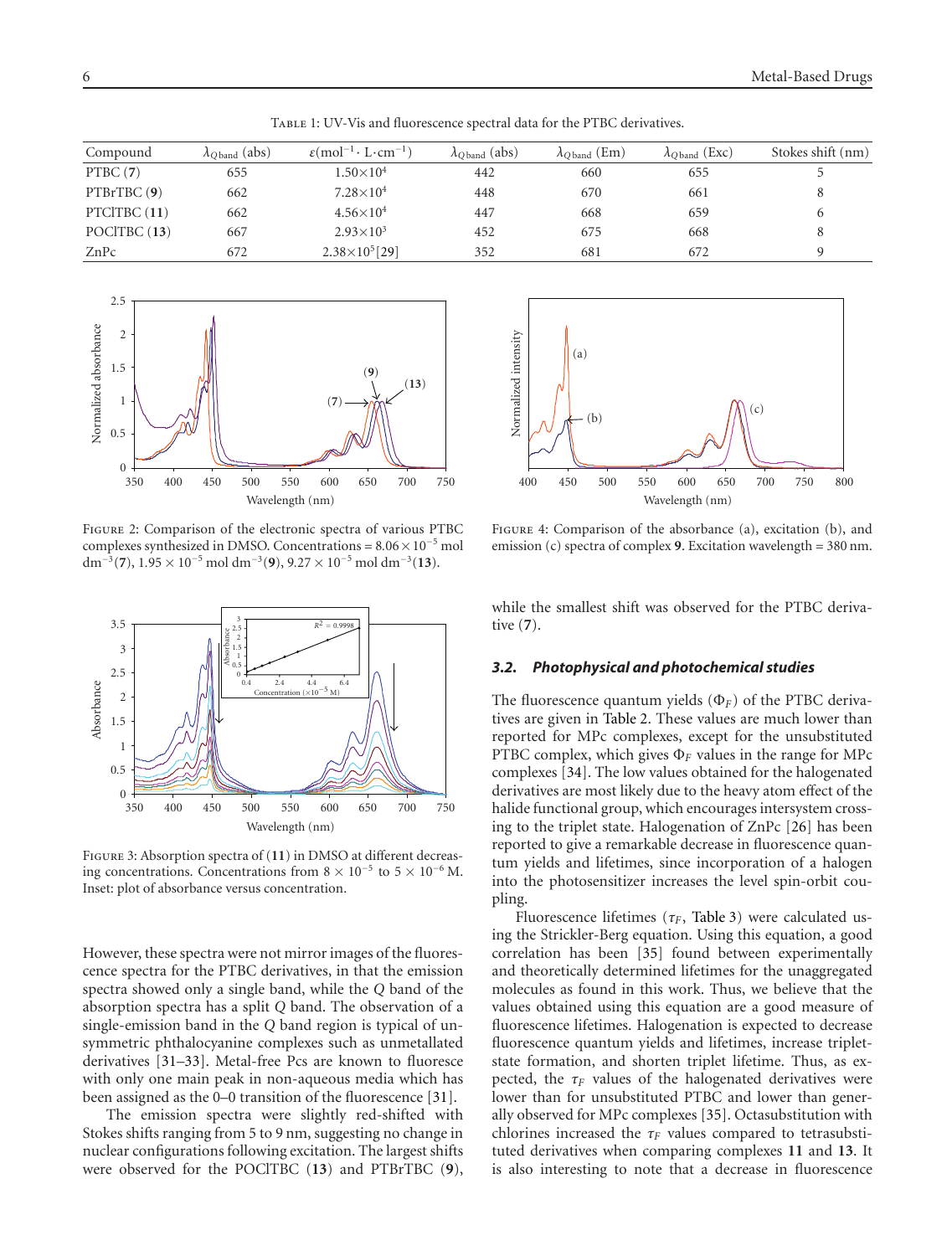| Compound <sup>a</sup> | $\tau_{\rm T}(\mu{\rm s})$ | $\Phi_{\rm T}$ | $\tau_F$ (ns) | $\Phi_E$ | $\Phi_{\text{IC}}$ |
|-----------------------|----------------------------|----------------|---------------|----------|--------------------|
| PTBC(7)               | 1740                       | 0.27           | 2.6           | 0.12     | 0.61               |
| PTBrTBC(9)            | 657                        | 0.05           | 0.3           | 0.03     | 0.92               |
| PTCITBC (11)          | 452                        | 0.36           | 0.9           | 0.07     | 0.57               |
| POCITBC (13)          | 236                        | 0.46           |               | 0.06     | 0.48               |

<span id="page-6-0"></span>Table 2: Photophysical and photochemical parameters of the PTBC derivatives in DMSO. References given in square brackets.

<sup>a</sup>ZnPc standard:  $τ_T = 353(μs)$ ;  $Φ_T = 0.65$  [\[28](#page-8-9)];  $Φ_F = 0.18$  [\[24](#page-8-5)].



<span id="page-6-1"></span>Figure 5: Transient differential spectrum of complex unsubstituted PTBC (**7**) in DMSO. Excitation wavelength = 655 nm. The inset shows the weak transient absorption of the triplet state.



<span id="page-6-2"></span>Figure 6: Triplet decay curve of unsubstituted PTBC (**7**) in DMSO at 490 nm. Excitation wavelength = 655 nm.

lifetime was observed upon contraction of the ring in tin tetrasulphonated *α*,*β*,*γ*-tetrabenzcorroles compared to tin tetrasulphonated phthalocyanines [\[12\]](#page-7-10).

The acquisition of  $\tau_F$  values allowed us to determine the rate constants for various processes. The rate constant for fluorescence  $(k_F)$ , [Table 3,](#page-7-17) was highest for complex 9, which also had the lowest triplet quantum yield as will be discussed below. Likewise, the rate constants for intersystem crossing from the singlet state to the triplet state ( $k_{\text{ISC (S-T)}}$ ) was the highest for complex **9**, [Table 3.](#page-7-17)

The transient absorption spectra were recorded in argon-degassed solutions by exciting the photosensitizer (in DMSO) in the *Q* band region and recording the transient absorption spectra point by point from 400 to 750 nm (see [Figure 5\)](#page-6-1). A representative decay profile is shown in [Figure 6.](#page-6-2) The *Q* and the Soret bands showed a negative absorption (bleaching) and the transient spectra showed a broad positive absorption ∼500 nm (see [Figure 5\)](#page-6-1).

The triplet lifetimes for the PTBC derivatives, ranging from 256 to 1740 microseconds, are listed in [Table 2.](#page-6-0) The latter value was observed for the unsubstituted PTBC [\(Table 2\)](#page-6-0) and it is an unusually high triplet lifetime. Such high values are rare for MPc complexes [\[34\]](#page-8-14). Values in the millisecond range have been reported for AlPc derivatives, however they are still not as high as the value observed here for unsubstituted PTBC. The presence of the halogens was expected to lower the triplet lifetimes (when compared to unhalogenated PTBC (**7**)), as observed in [Table 2;](#page-6-0) with the octasubstituted complex, **13**, giving the lowest triplet lifetime. Contrary to the heavy atom effect, which results in the decrease in triplet lifetimes with an increase in the size of the halogen [\[26](#page-8-7)], this work shows an increase in lifetime on going from the chlorinated (**11**) to brominated (**9**) PTBC derivatives, with the octachlorinated (**13**) complex showing the lowest triplet lifetime. The latter (**13**) could have a lower triplet lifetime than the tetrachlorinated derivative (**11**) due to the plurality of chlorine atoms and the heavy atom effect.

We have recently [\[12](#page-7-10)] shown that upon contraction of the ring in tin tetrasulphonated *α*,*β*,*γ*-tetrabenzcorrole compared to tin tetrasulphonated phthalocyanine, there was a decrease in  $\Phi_T$  values and the triplet lifetimes. However, the lifetimes reported here for PTBC derivatives are high compared to MPc complexes in general.

In general, there is an increase in  $\Phi_T$  values upon halogenation with a striking exception of the brominated complex (**9**). The octachlorinated derivatives (**13**) gave the highest triplet quantum yield  $(\Phi_T)$ , while surprisingly the bromo substituted complex **9** gave the lowest value. The  $\Phi_T$  value for **9** is almost ten-fold lower than for **11**. Again, the larger value of  $\Phi_T$  for 13 could be due to the plurality of chlorines and the heavy atom effect. The low  $\Phi_T$  value for the brominated derivative compared to the chlorinated one contradicts the heavy atom effect. The increased  $\Phi_T$  value for the chlorinated derivatives **11** and **13** compared to **9** will result in shorter triplet lifetime for the former, and this is the case in [Table 2.](#page-6-0)

Quantum yields of internal conversion  $(\Phi_{\text{IC}})$  were calculated using (6) and are high due to low  $\Phi_T$  values. Using the triplet lifetimes, the rate constants for intersystem crossing from the triplet state to the ground state ( $k_{\text{ISC (T-S)}}$ ) were determined and are shown in [Table 3.](#page-7-17) The lowest ( $k_{\text{ISC (T-S)}}$ )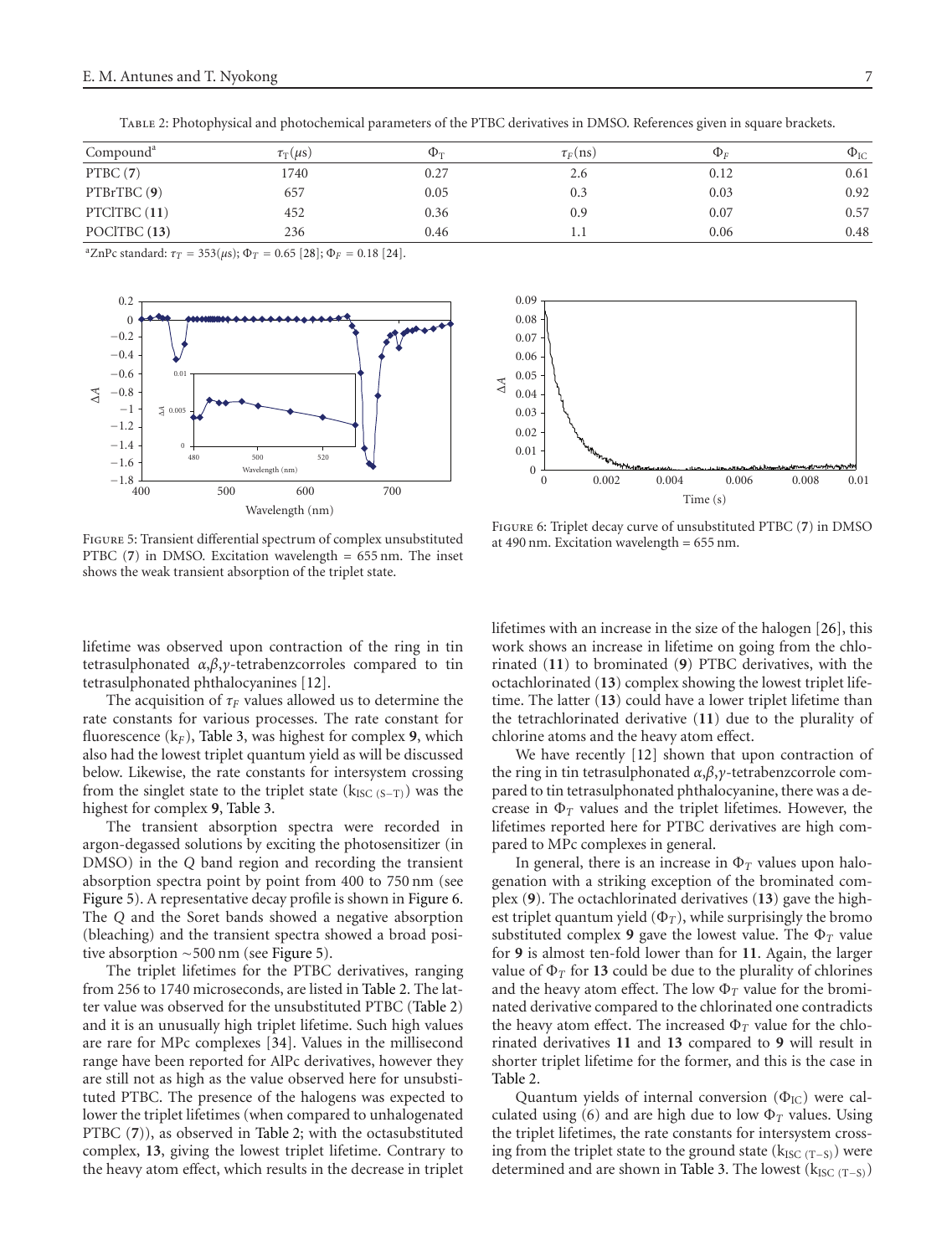| Compound     | $\frac{1}{2}k_F(s^{-1})$ ( $\times 10^7$ ) | $(k_{\rm{ISC} (S-T)}) (\times 10^9)$ | $(k_{\text{ISC (S-T)}})(s^{-1})$ | $^{2}$ K <sub>IC</sub> (s <sup>-1</sup> )( $\times$ 10 <sup>8</sup> ) |
|--------------|--------------------------------------------|--------------------------------------|----------------------------------|-----------------------------------------------------------------------|
| PTBC(7)      | 2.9                                        |                                      |                                  | 2.3                                                                   |
| PTBrTBC (9)  | 10                                         | 32                                   | $9.5 \times 10^{2}$              | 31                                                                    |
| PTCITBC (11) | 7.8                                        | 9.2                                  | $1.6 \times 10^{3}$              | 6.3                                                                   |
| POCITBC(13)  |                                            | 6.7                                  | $3.6 \times 10^{3}$              | 4.4                                                                   |

<span id="page-7-17"></span>Table 3: Rate contacts for the photophysical processes occurring in PTBC derivatives in DMSO.

<sup>1</sup> $k_F$  is the rate constant for fluorescence. Values calculated using  $k_F = \Phi_F / \tau_F$ .<br><sup>2</sup> $k_{\text{IC}}$  is the rate constant for internal conversion. Values calculated using  $k_{\text{IC}} = \Phi_{\text{IC}} / \tau_F$ .

value obtained is for complex **9** [\(Table 3\)](#page-7-17) yet this complex has the lowest triplet quantum yield.

## **4. CONCLUSIONS**

In conclusion, we have synthesized halogenated PTBC derivatives (complexes **9**, **11**, and **13**) and compared their photophysical data with that of the unsubstituted PTBC complex. The latter complex shows a very high triplet lifetime value, higher than that for MPc complexes. However, this complex also has a correspondent low Φ*<sup>T</sup>* value. Complexes **11** and **13** show reasonably high triplet lifetimes and yields, making them possible candidates for PDT. Complex **9** having bromine substituents showed a behavior different from the other halogenated complexes (**11** and **13**) in that it gave a very low triplet quantum yield.

## **ACKNOWLEDGMENTS**

This work is supported by the National Research Foundation of South Africa as well as Rhodes University. Edith M. Autuness wishes to acknowledge Rhodes University and the MRC for funding in the form of a postdoctoral scholarship. The authors thank Hemant Gopee of the University of East Anglia for running the MALDI mass spectra.

Hemant Gopee of the University of East Anglia for running the MALDI mass spectra.

## <span id="page-7-0"></span>**REFERENCES**

- <span id="page-7-1"></span>[1] N. B. McKeown, *Phthalocyanine Materials: Synthesis, Structure and Function*, Cambridge University Press, Cambridge, UK, 1998.
- <span id="page-7-2"></span>[2] G. Guillaud, J. Simon, and J. P. Germain, "Metallophthalocyanines gas sensors, resistors and field effect transistors," *Coordination Chemistry Reviews*, vol. 178–180, part 2, no. Part 2, pp. 1433–1484, 1998.
- <span id="page-7-3"></span>[3] T. Nyokong, "Electrodes modified with monomeric M-N4 catalysts for the detection of environmentally important molecules," in *N4-Macrocyclic Metal Complexes: Electrocatalysis, Electrophotochemistry, and Biomimetic Electrocatalysis*, J. H. Zagal, F. Bedioui, and J.-P. Dodelet, Eds., chapter 7, Springer, New York, NY, USA, 2006.
- <span id="page-7-4"></span>[4] G. de la Torre, T. Tomás, and F. Agulló-López, "The phthalocyanine approach to second harmonic generation," *Advanced Materials*, vol. 9, no. 3, pp. 265–269, 1997.
- <span id="page-7-5"></span>[5] S. G. Bown, C. J. Tralau, P. D. Coleridge-Smith, D. Akdemir, and T. J. Wieman, "Photodynamic therapy with porphyrin and phthalocyanine sensitisation: quantitative studies in normal

rat liver," *British Journal of Cancer*, vol. 54, no. 1, pp. 43–52, 1986.

- [6] R. Bonnett, *Chemical Aspects of Photodynamic Therapy*, Gordon and Breach, Amsterdam, The Netherlands, 2000.
- [7] I. J. Macdonald and T. J. Dougherty, "Basic principles of photodynamic therapy," *Journal of Porphyrins and Phthalocyanines*, vol. 5, no. 2, pp. 105–129, 2001.
- <span id="page-7-6"></span>[8] J. D. Spikes, "New trends in photobiology Chlorins as photosensitizers in biology and medicine," *Journal of Photochemistry and Photobiology B*, vol. 6, no. 3, pp. 259–274, 1990.
- <span id="page-7-7"></span>[9] M. Gouterman, P. Sayer, E. Shankland, and J. P. Smith, "Porphyrins. 41. Phosphorus mesoporphyrin and phthalocyanine," *Inorganic Chemistry*, vol. 20, no. 1, pp. 87–92, 1981.
- <span id="page-7-8"></span>[10] M. Fujiki, H. Tabei, and K. Isa, "New tetrapyrrolic macrocycle: *α*, *β*, *γ*-triazatetrabenzcorrole," *Journal of the American Chemical Society*, vol. 108, no. 7, pp. 1532–1536, 1986.
- <span id="page-7-9"></span>[11] J. Li, L. R. Subramaniam, and M. Hanack, "Substituted *α*, *β*, *γ*triazatetrabenzcorrole: an unusual reduction product of a phthalocyanine," *Chemical Communications*, no. 7, pp. 679–680, 1997.
- <span id="page-7-10"></span>[12] S. Khene, A. Ogunsipe, E. Antunes, and T. Nyokong, "Microwave synthesis and photophysics of new tetrasulfonated tin(II) macrocycles," *Journal of Porphyrins and Phthalocyanines*, vol. 11, no. 2, pp. 109–117, 2007.
- <span id="page-7-11"></span>[13] P. Sayer, M. Gouterman, and C. R. Connell, "Metalloid porphyrins and phthalocyanines," *Accounts of Chemical Research*, vol. 15, no. 3, pp. 73–79, 1982.
- <span id="page-7-12"></span>[14] J. Li, L. R. Subramanian, and M. Hanack, "Studies on phosphorus phthalocyanines and triazatetrabenzcorroles," *European Journal of Organic Chemistry*, vol. 1998, no. 12, pp. 2759– 2767, 1998.
- <span id="page-7-14"></span>[15] J. Liu, Y. Zhao, F. Zhao, F. Zhang, X. Song, and F.-T. Chau, "Study on phosphorus (III) complex of tetrabenzotriazacorrole: a novel phthalocyanine-like photosensitizer," *Journal of Photochemistry and Photobiology A*, vol. 99, no. 2-3, pp. 115– 119, 1996.
- <span id="page-7-16"></span>[16] K. Kasuga, L. Liu, M. Handa, et al., "Preparation and some properties of a phosphorus(V) complex of tetra-*tert*butylphthalocyanine," *Inorganic Chemistry*, vol. 38, no. 18, pp. 4174–4176, 1999.
- <span id="page-7-15"></span>[17] J. P. Fox and D. P. Goldberg, "Octalkoxy-substituted phosphorus(V) triazatetrabenzcorroles via ring contraction of phthalocyanine precursors," *Inorganic Chemistry*, vol. 42, no. 25, pp. 8181–8191, 2003.
- <span id="page-7-13"></span>[18] J. Liu, F. Zhang, F. Zhao, Y. Tang, X. Song, and G. Yao, "Complexation of phosphorus (III) with a novel tetrapyrrolic phthalocyanine-like macrocyclic compound," *Journal of Photochemistry and Photobiology A*, vol. 91, no. 2, pp. 99–104, 1995.